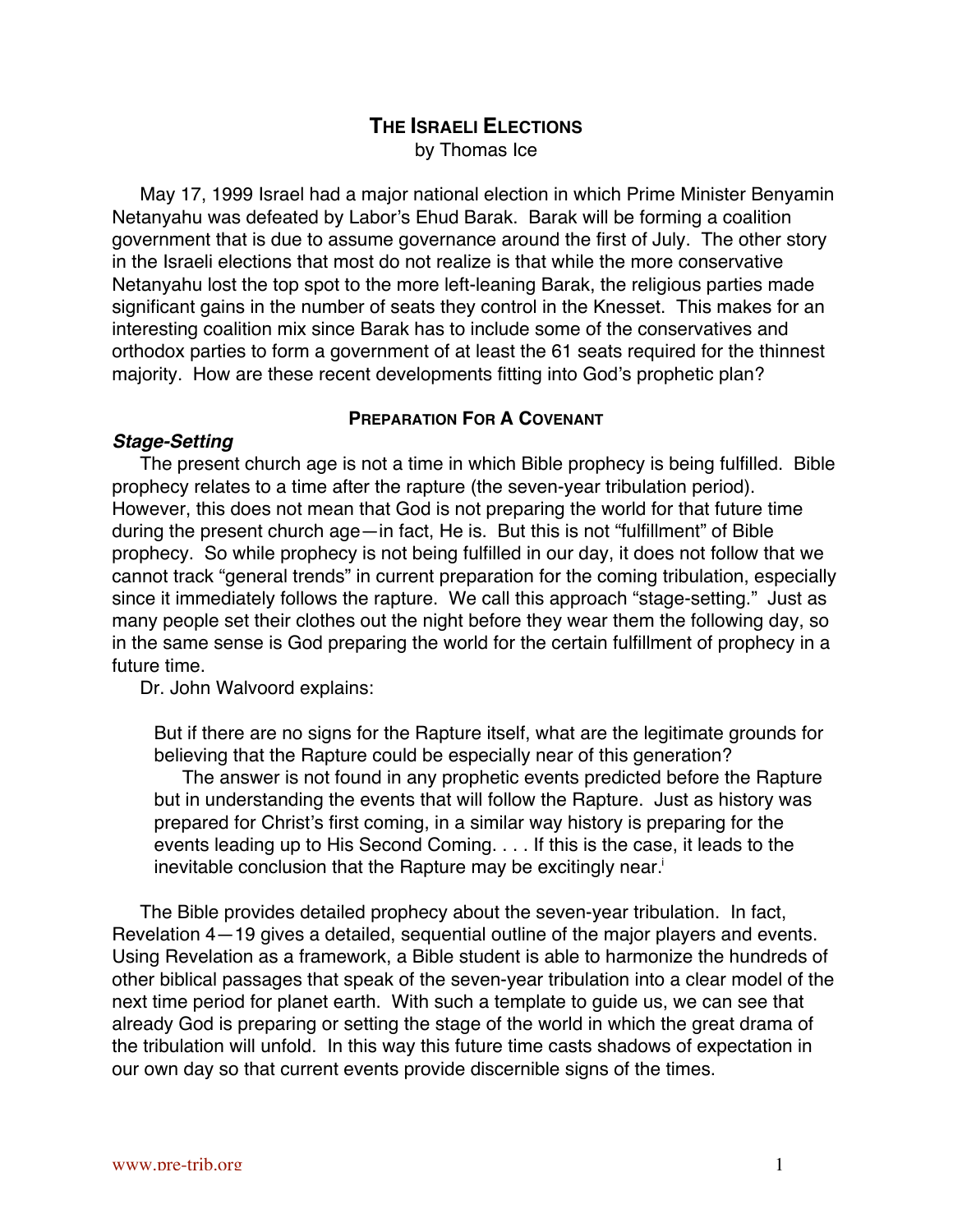## **Israel**

Believers today live during the church age, which will end with the rapture of the church. Prophetic signs relating to Israel are not being fulfilled in our day. In our own day, God is prophetically preparing the world for the time when He will resume His plan relating to Israel. One major indicator that we are likely near the beginning of the tribulation is the clear fact that national Israel has been reconstituted after almost 2,000 year. Such a rebirth of the nation of Israel is required for prophesied events of the tribulation to transpire. Hundreds of biblical prophecies presuppose Israel as a nation and in control of Jerusalem with a rebuilt, functioning Temple.

The tribulation begins with the signing of a covenant between Israel and the antichrist (Isa. 28:15-18; Dan. 9:26-27), who will begin his short-lived rise to world-wide control. The important point to be made is that the antichrist begins the tribulation with a covenant that promises to protect Israel and in essence solve the Middle East Crisis. Bible believing Christians know that there will not be peace in the Middle East until the second coming of Christ at the end of the tribulation. Thus, whatever happens before the signing of the covenant that begins the tribulation, we know that it is God's hand preparing the world by setting the stage for these post-Rapture events. This is what we are witnessing through current events in Israel.

#### **ISRAEL'S GROWING SECULAR/RELIGIOUS SPLIT**

One of the under reported issues by the American press in the wake of Israel's election is the role being played by the growing strength of the religious orthodox community and their different vision for the future of the nation than that of Israel's secular founders. The Stratror Intelligence Update of May 24, 1999 offers an interesting analysis of the recent election and what it means for Israel's future. Contrary to common belief, Stratror contends that "for the first time in fifty years, national security was not at stake in the election. National identity was." Yet most believe that the central issue leading to the election of Barak was the Peace Process. Stratror explains:

The central issue in the election was the relationship between secularists and religionists. Israel, like many countries in the world, is divided into two general factions. There are those who see Israel as the homeland for ethnic Jews, understood as all those who could make a genealogical claim to Jewish descent. Beyond that, the secularists saw the State of Israel, like other Western states, as being essentially neutral on matters of religion. To be somewhat more precise, it was understood that one could be Jewish without practicing Jewish ritual law or even believing in the Jewish God. The state was seen as the guardian of rights and freedoms, and in some vague sense as the heir to some Jewish tradition, but a fundamental distinction was drawn between Israeli citizenship and Jewish religiosity.

. . . The revolt against Likud had much less to do with the West Bank than with the sense that Likud had written a blank check to the religious parties on domestic policy and the feeling that the religious parties had become corrupt with unearned power.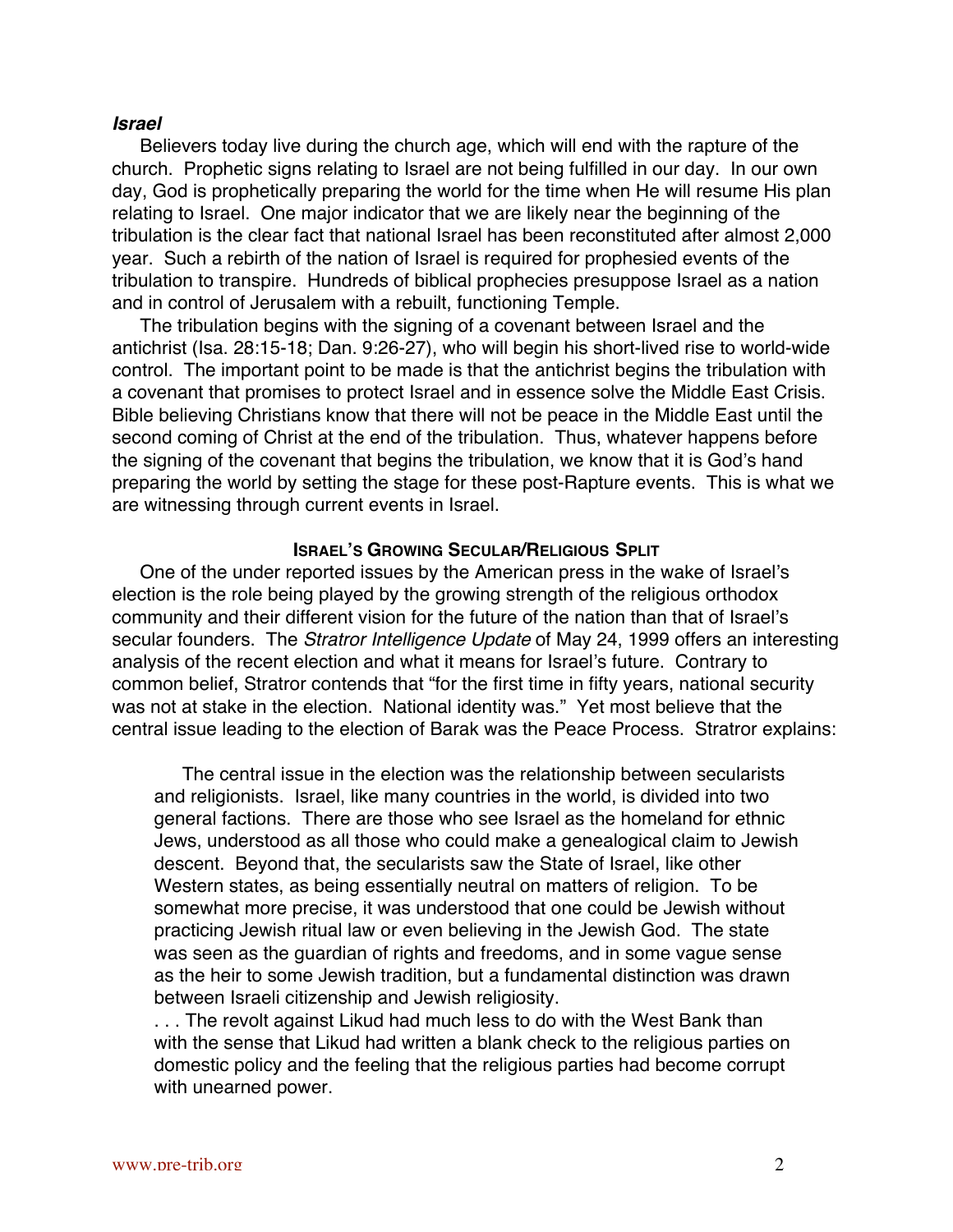. . . This means that anyone expecting Ehud Barak to make serious compromises on national defense issues are going to be disappointed.

... What is going on in Israel is, in the long run, far more important than where the Palestinian flag flies. The social fabric is torn apart by utterly incompatible visions of what Israel as a society should look like.

... So Barak is going to be focusing on domestic issues when a huge and urgent blast from Washington is going to descend on him. Misreading the election as a sea change in Israeli views of Oslo, the administration will find Barak both preoccupied and with a very different agenda than the one Washington would prefer to see implemented. Clinton will feel himself betrayed by Barak, whom he clearly favored in the election and who used his good relations with Washington as a reason to favor him over Netanyahu. Barak, with much less room for maneuver than Clinton will believe, will first cooperate and then resist as Clinton pushes him beyond where the former Chief of Staff of the IDF will want to go and where Israeli politics will permit him to go. Barak is bound to disappoint a lot of people, since his primary mission is to please a large segment of the Israeli public on an issue having nothing whatever to do with foreign policy. Far less has changed in Israel than would appear at first glance.

Israel's religious community has been steadily growing. Orthodox Jews were byand-large opposed to the establishment of the modern state of Israel in 1948. They believed the coming of Messiah would accomplish the deed. However, over the last fifty years of the nation many have immigrated to Israel and warmed to the idea that Jews in Israel should currently press to implement the Torah as the means of governance in the modern state. Religious Jews appear to be making steady gains in Israel, which explains why we see an increasing tension over whether Israel should be governed according to secular or religious law. The average Orthodox family has 10 to 12 children, while the average secular family does well to average two children. Some experts on Israel see the religious reaching parity with the secular at some point during the next ten to fifteen years. What could this mean for Bible prophecy?

#### **INCREASING ROLE FOR RELIGION**

Orthodox Jews want an Israel that is run according to Mosaic and Rabbinic religious law. This cannot be done without a rebuilt Temple. Much of Israel's law revolves around the Temple and the priesthood. Absent a Temple, Israel cannot really function as a religious nation. I believe that pressure will continue to mount within Israeli society for the Third Temple. How might this relate to preparation for tribulation events?

In our book Ready to Rebuild, Randall Price and I speculated that although Israel's next Temple could be rebuilt at any time, we think it most likely will be included as an element of the covenant between antichrist and Israel that will start the tribulation. Remember, the Tribulation Temple does not have to be functioning until the mid-point of the seven-year tribulation. The greatest obstacle currently to rebuilding the Temple is the political roadblock. A majority of Israelis are not yet willing to endure World War III